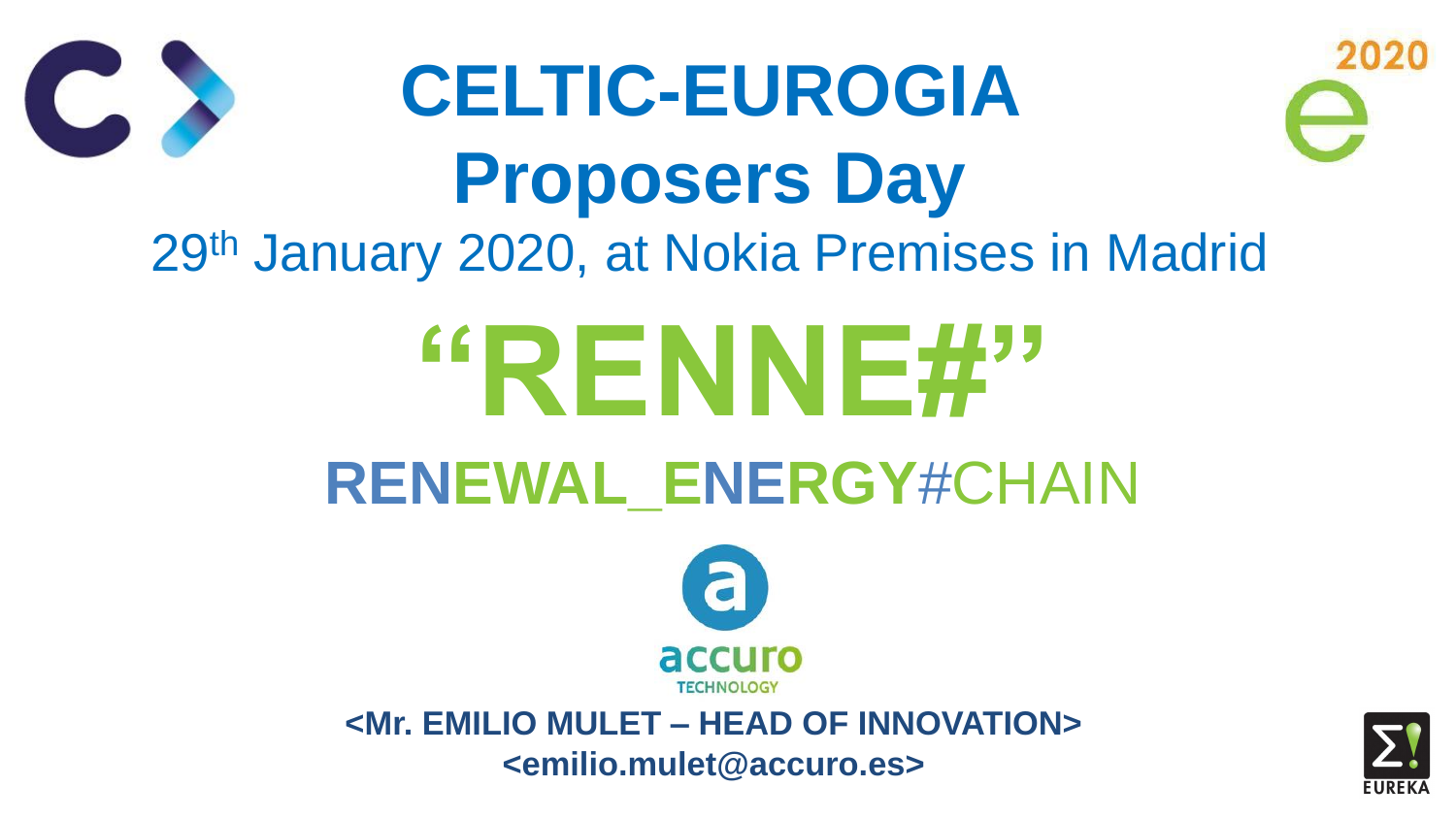# "RENNE#"



### *What is the main benefit of the idea/proposal? Traceability system to identify and monitoring clean energy in real time.*

2 RENEWAL\_ENERGY#CHAIN, MR. EMILIO MULET – ACCURO TECN Your Name, affiliation & e-mail of presenter



### *What makes the added value? RENEWAL\_ENERGY#*CHAIN provides *a virtual IDentification to clean energy so consumers know*  exactly what source of energy they are buying in *real time.*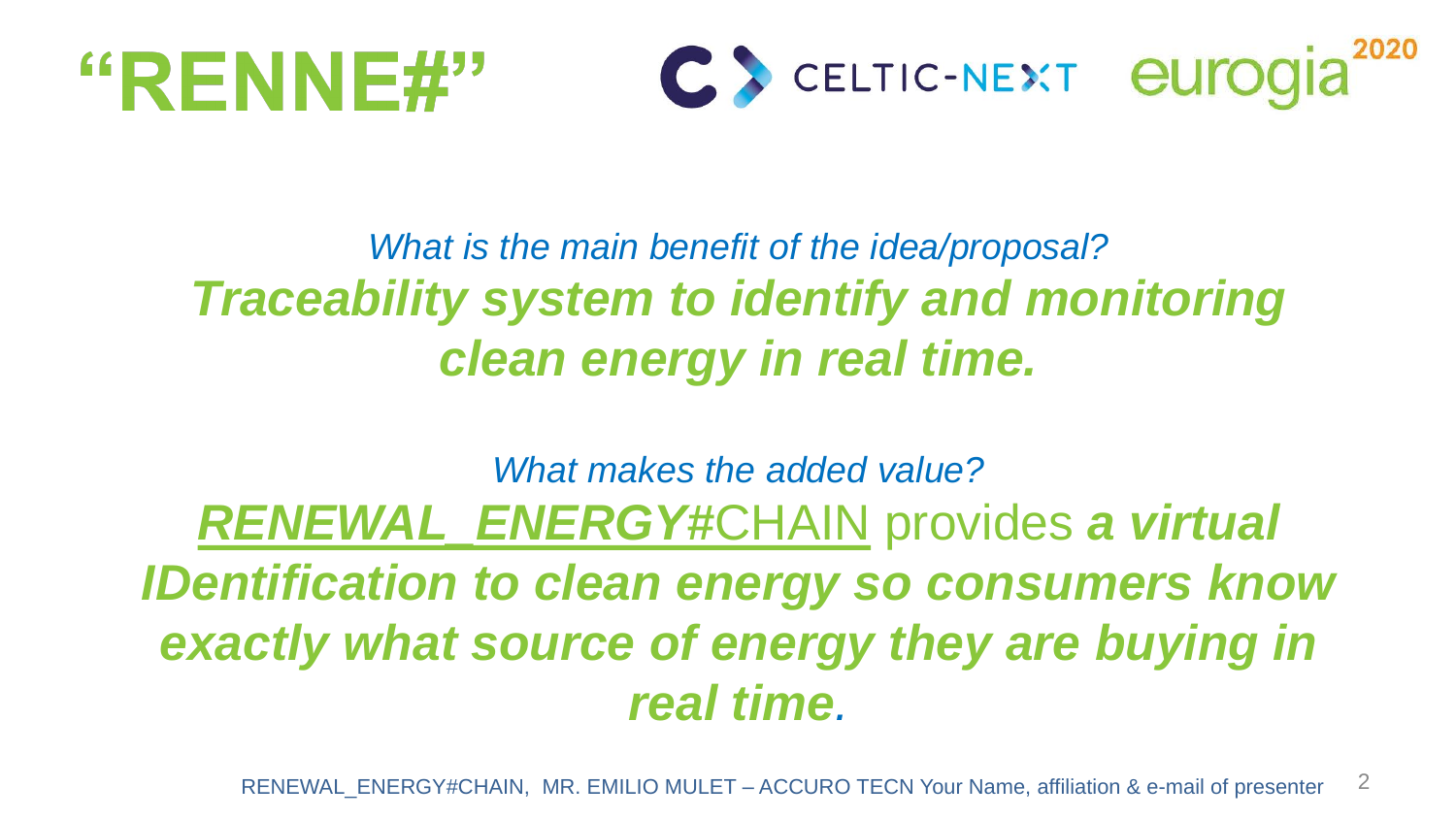3

# "RENNE#"



#### *ACCURO TECHNOLOGY is a SOFTWARE FACTORY specialized in SOFTWARE DEVELOPMENT & DIGITAL PLATFORMS, DATA ANALYTICS, ARTIFICIAL INTELLIGENCE and BLOCKCHAIN.*





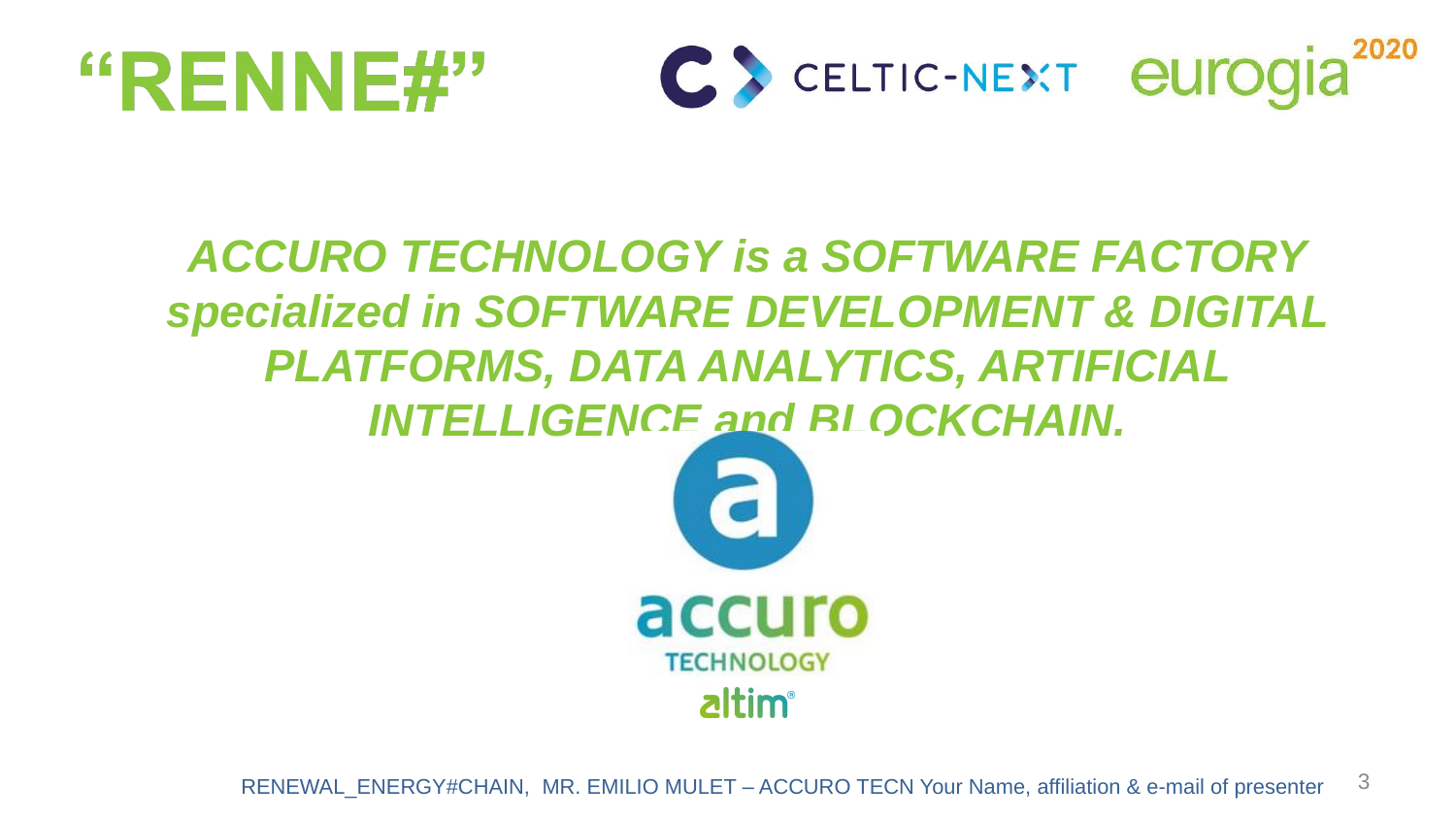# "RENNE#"











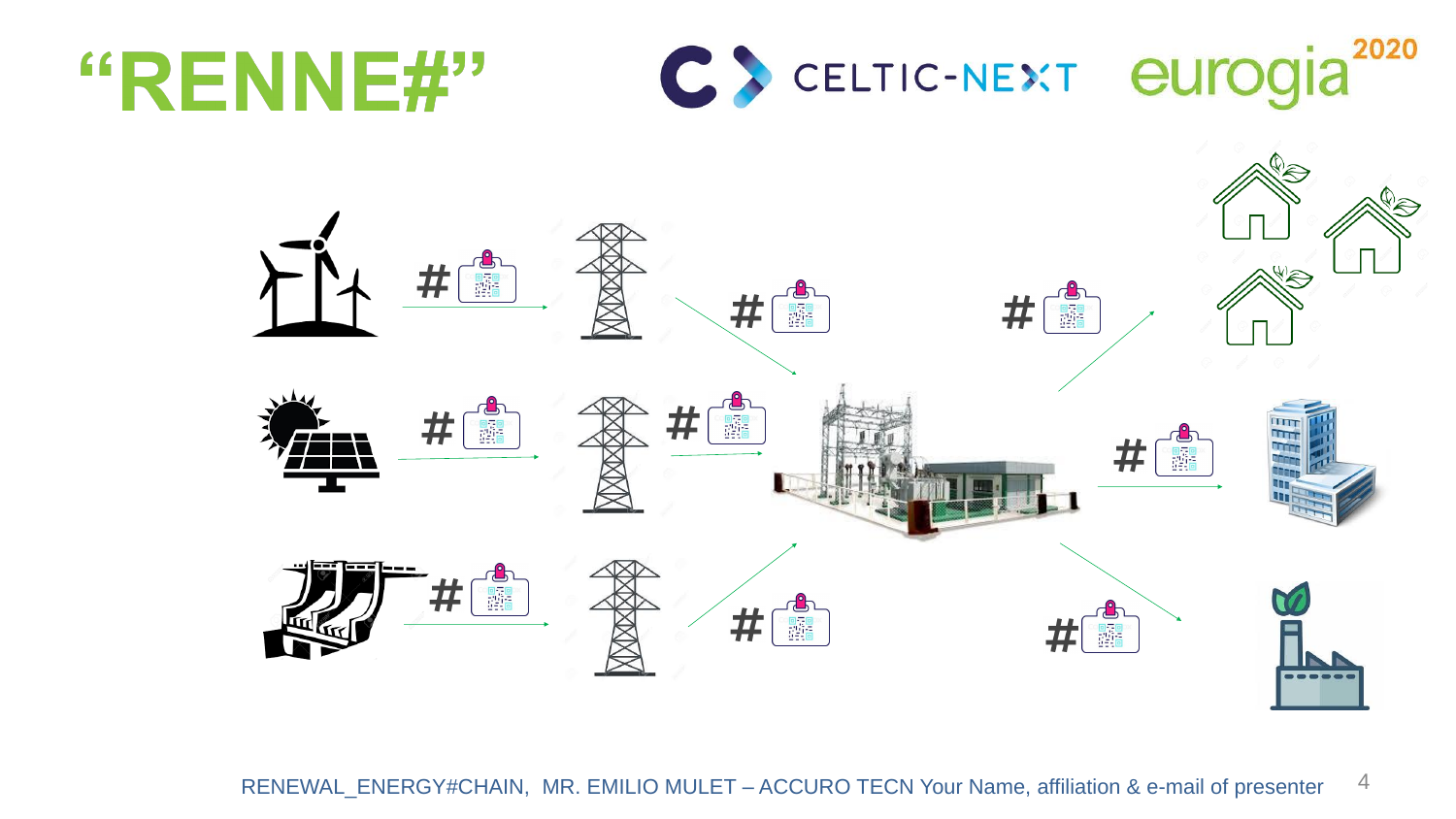5

# "RENNE#"



#### *RENEWAL#CHAIN allows managing the data in different renewal energy facilities around Europe in order to register the renewable origin of the stored energy. Such data is recorded on a blockchain platform that validates and guarantees the reliability of the*



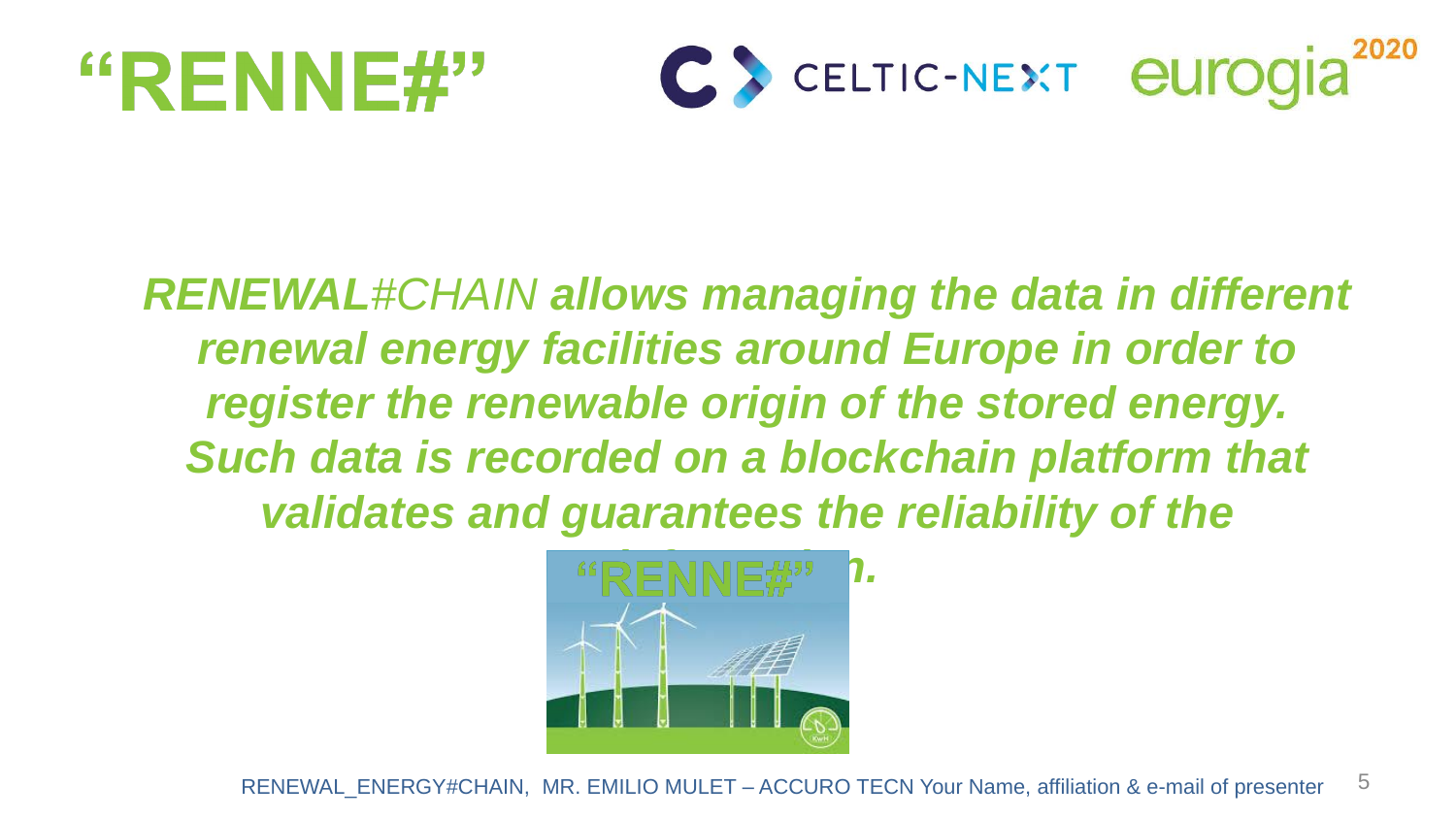6

# "RENNE#"



#### *WE ARE LLOKING FOR PARTNERS:*

- *RENEWAL ENERGY GENERATORS* - *RENEWAL ENERGY DISTRIBUTORS* - *RENEWAL ENERGY TRANSPORTATION*  - *RENEWAL ENERGY STORAGE*  - *RENEWAL ENERGY RETAILERS*
- *RENEWAL ENERGY LARGE CONSUMERS*

- *RENEWAL ENERGY CHARGING INFRAESTRUCTURE*

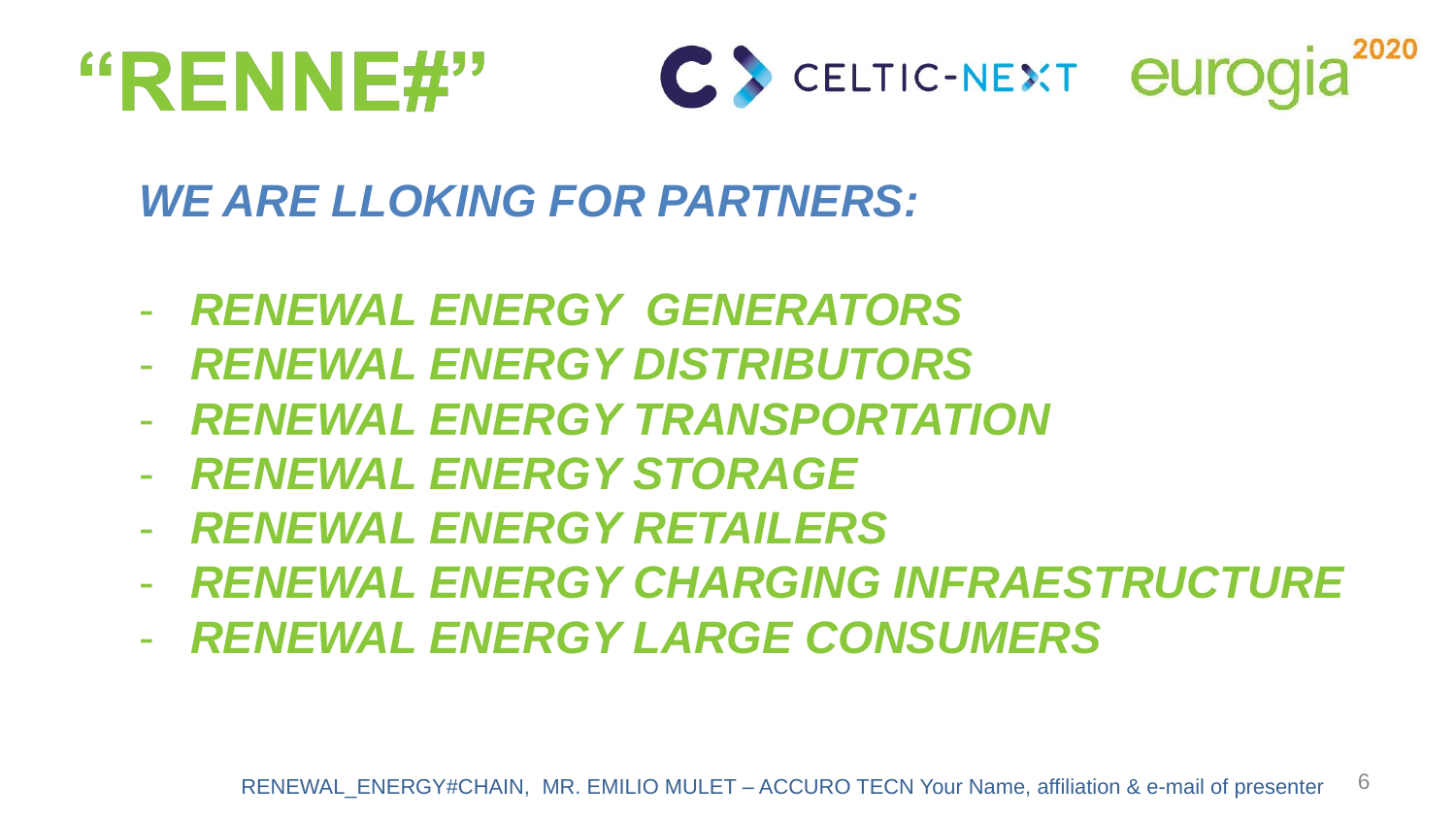# **Join the follow-up Telco 6 February 10-10:30 CET**

**Meeting number :** 143 912 486 **Meeting password:** Gw598ihEB8Z **Link to join:**

[https://eurescom-meetings.webex.com/eurescom](https://eurescom-meetings.webex.com/eurescom-meetings/j.php?MTID=m588eb24b6d0312e6a5f70c685ecff4e6)[meetings/j.php?MTID=m588eb24b6d0312e6a5f70c685ecff4e6](https://eurescom-meetings.webex.com/eurescom-meetings/j.php?MTID=m588eb24b6d0312e6a5f70c685ecff4e6)

Join by phone **[+49-6925511-4400](about:blank)** Germany toll [Global call-in numbers](https://eurescom.webex.com/eurescom/globalcallin.php?serviceType=MC&ED=697732507&tollFree=0)

[Can't join the meeting?](https://collaborationhelp.cisco.com/article/WBX000029055)

www.celticnext.eu office@celticnext.eu